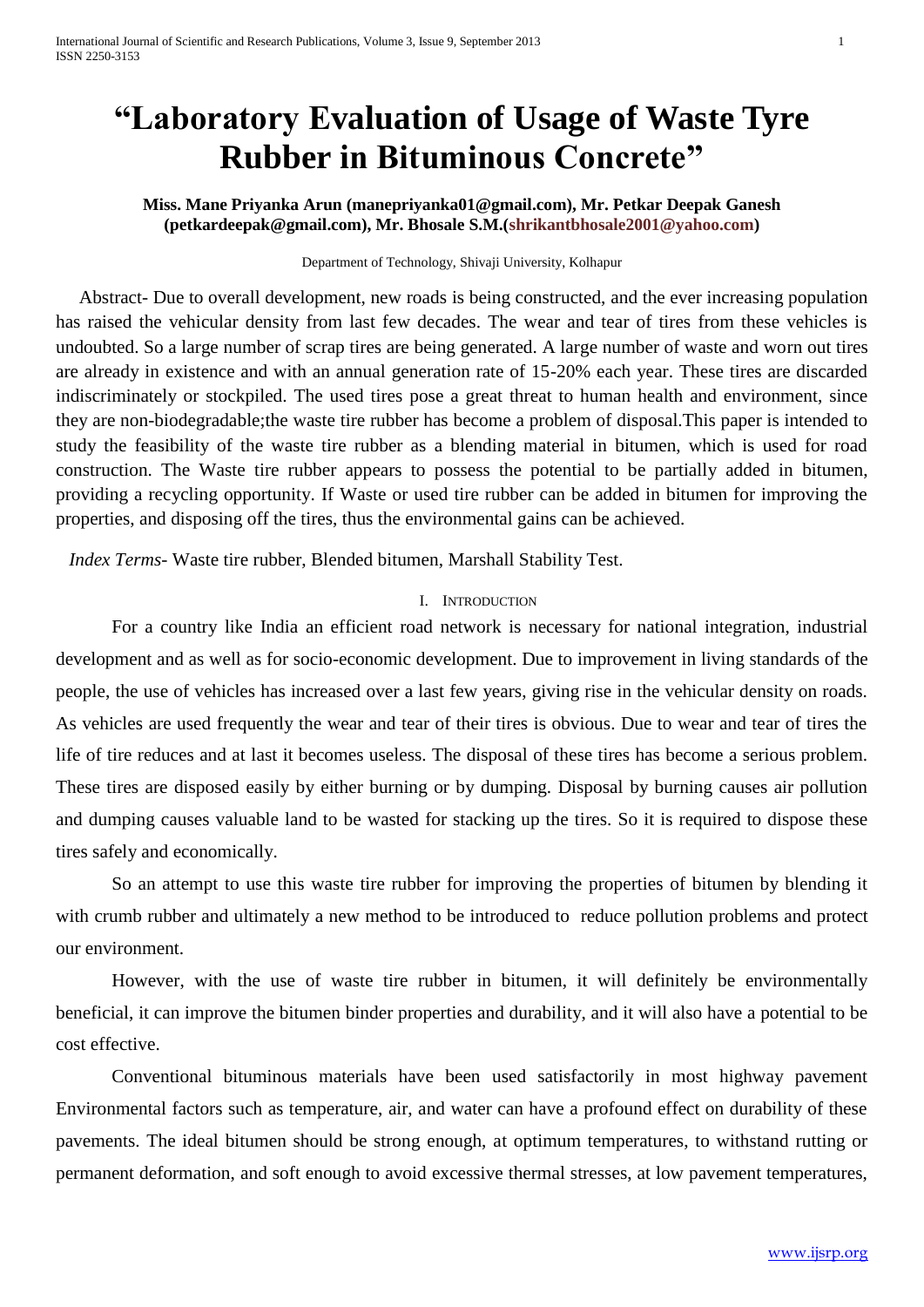International Journal of Scientific and Research Publications, Volume 3, Issue 9, September 2013 2 ISSN 2250-3153

and fatigue, at moderate temperatures. After adding the waste tire rubber in bitumen the properties of the bitumen will be checked.

As disposal of waste tires has become a worldwide problem and has caused worry to administrators, researchers and environmentalists. This paper is intended to study the feasibility of the waste tire rubber as a blending material in bitumen, which is used for road construction. The Waste tire rubber appears to possess the potential to be partially added in bitumen, providing a recycling opportunity. If Waste or used tire rubber can be added in bitumen for improving the properties, and disposing off the tires, thus the environmental gains can be achieved.

#### II. METHODOLOGY

For this research work aggregate, bitumen and crumb of scrap tyre was used. Different properties of bitumen and aggregate have been tested. Then prepare different mixes of bitumen and crumbof waste tire rubber with varying proportions by using wet process.The percentage weight of crumb tyre rubber replace for percentage weight of bitumen taken for test.The feasibility of different mixes of bitumen and crumb tire rubber with varying proportions with aggregate has been tested.

#### III. RESULTS

Marshall Stability test has been preparing for bituminousmix design, for this research project the size of aggregate used as follows:

| <b>Material</b>  | Sieve size mm | Wt. in kg. |
|------------------|---------------|------------|
|                  | $40 - 19$     | 74.10 gm.  |
| <b>Aggregate</b> | $19 - 13$     | 347.1 gm.  |
|                  | $13 - 6$      | 260.00 gm. |
|                  | $6 - 0$       | 559.00 gm. |
| <b>Bitumen</b>   |               | 59.8 gm.   |
|                  | Total         | 1300 gm.   |

**Table No. 1: Mix Proportion** 

|  |  |  |  | Table No. 2: Physical properties of aggregate & filler used |
|--|--|--|--|-------------------------------------------------------------|
|--|--|--|--|-------------------------------------------------------------|

| Sr. No | <b>Aggregate tests</b> | <b>Test results obtained</b> |
|--------|------------------------|------------------------------|
|        | Crushing value $(\%)$  | 24.8                         |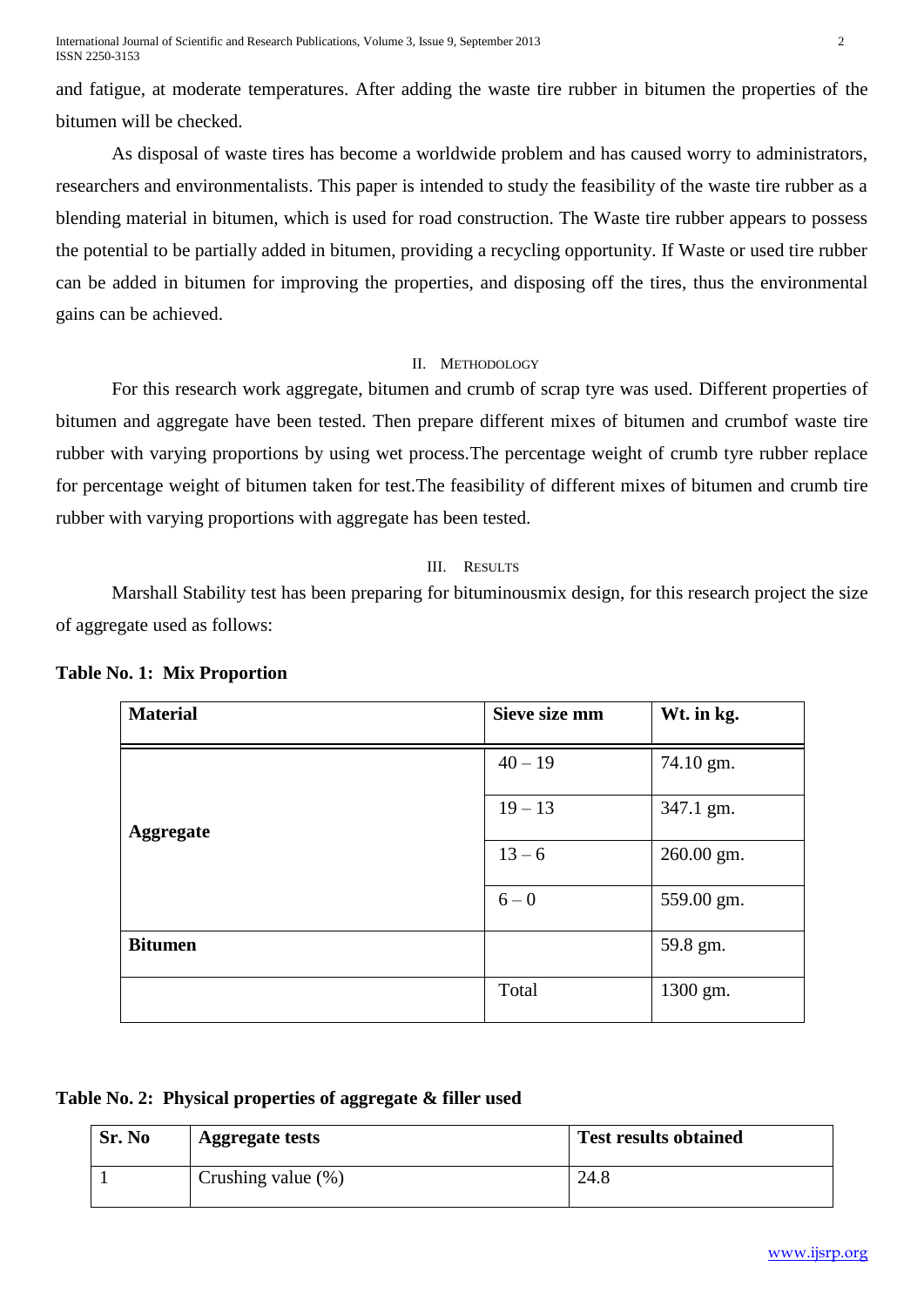|   | Impact value $(\%)$               | 20.8    |         |        |       |
|---|-----------------------------------|---------|---------|--------|-------|
| 3 | Los Angeles abrasion value $(\%)$ | 32      |         |        |       |
|   | <b>Sieved size mm</b>             | $40-19$ | $19-13$ | $13-6$ | $6-0$ |
|   | Specific gravity                  | 2.68    | 2.65    | 2.63   | 2.62  |
|   | Water absorption                  | 0.93    | 0.75    | 0.68   |       |

### **Table No.3: Physical properties of ground waste tire rubber**

| <b>Properties</b>   | <b>Measured value</b> |
|---------------------|-----------------------|
| Specific gravity    | 0.94                  |
| Unit weight $g/cm3$ | 0.69                  |
| Absorption %        | 1.8                   |
| Fineness modulus    | 3.78                  |

**Table No. 4: The properties of the bitumen without rubber content** 

| Sr.<br>No. | Penetration test   Softening point  <br>$@27^0C,$<br>5S,100gm | ball<br>ring<br>$\omega$<br>test | $\begin{array}{c} \mid \text{Ductility}(\text{cms}) \\ \text{@} 27^0\text{C}, 5\text{cm}/\text{min} \end{array}$ | <b>Viscosity (sec)</b><br><b>Viscometer</b><br>@<br>by ball stopper | <b>Specific</b><br>gravity<br>Reading $(G)$ |
|------------|---------------------------------------------------------------|----------------------------------|------------------------------------------------------------------------------------------------------------------|---------------------------------------------------------------------|---------------------------------------------|
|            | $60-70$ grade                                                 | $60\,^0C$                        |                                                                                                                  | 26                                                                  | 1.036                                       |

# **Table No. 5: Details of sample constitution and percent constituents**

| <b>Sample constitution</b>                                           | <b>Sample preparation</b> | % constituent by wt. of<br>bitumen |
|----------------------------------------------------------------------|---------------------------|------------------------------------|
| $60/70$ grade bitumen + 0.2-1<br>mm particle size of crumb<br>rubber |                           | 5%                                 |
|                                                                      |                           | 10%                                |
|                                                                      | Wet process               | 15%                                |
|                                                                      |                           | 20%                                |
|                                                                      |                           | 25%                                |
|                                                                      |                           | 30%                                |

### **Table No. 6: Marshall Stability Readings**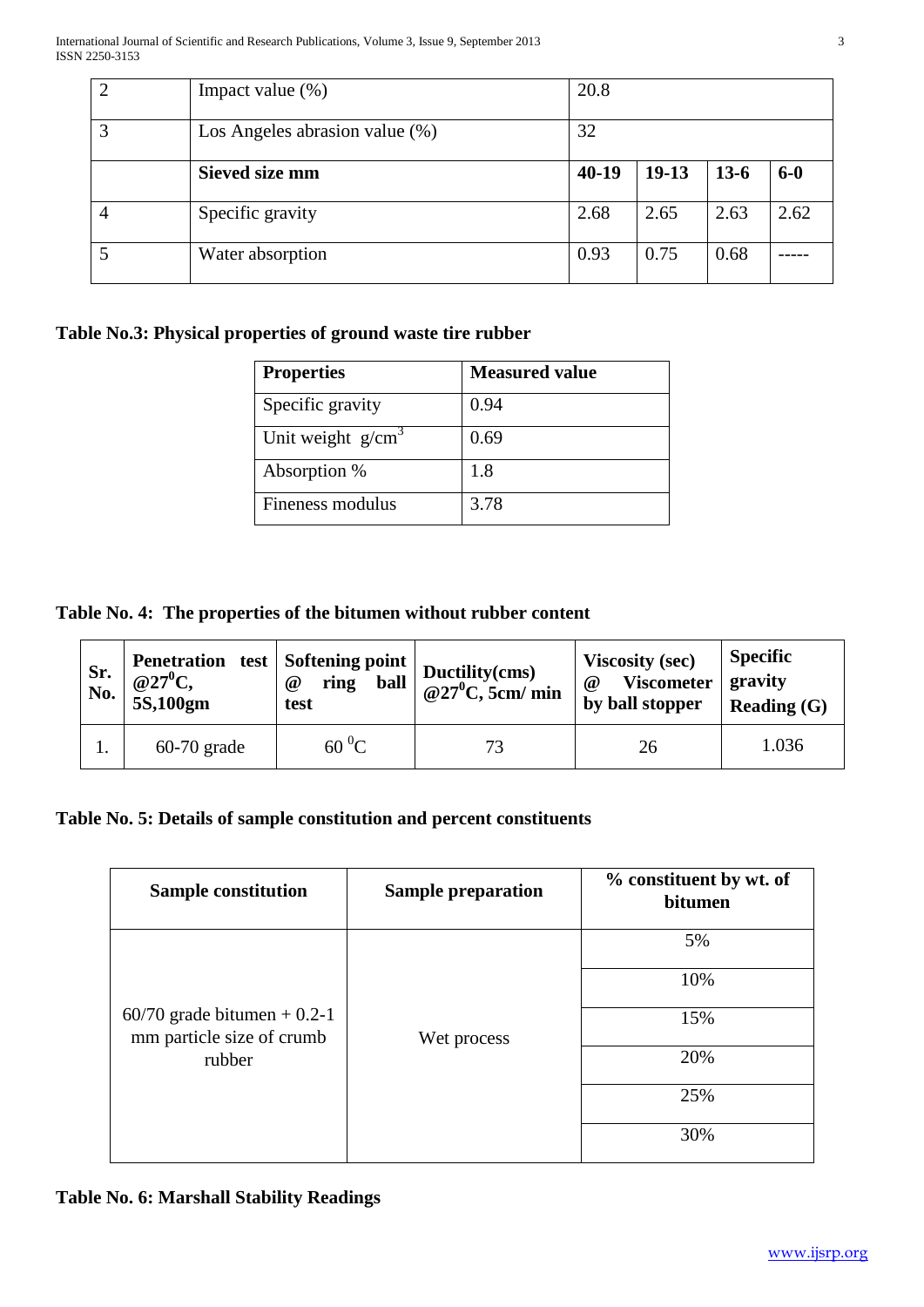| <b>Properties</b>                                       | 60/70<br>grade | Bitumen with rubber content % |           |      |      |      |      |
|---------------------------------------------------------|----------------|-------------------------------|-----------|------|------|------|------|
|                                                         | bitumen        | 5                             | <b>10</b> | 15   | 20   | 25   | 30   |
| Penetration value $@ 25$ <sup>0</sup> C,<br>5 S, 100 gm | 65.6           | 59.3                          | 56.3      | 45.6 | 35.3 | 27.2 | 21.6 |
| Softening $Point({}^0C)$ @ ring<br><b>ball</b> test     | 57             | 62                            | 62        | 65   | 72.5 | 77.5 | 83   |
| Ductility test (cms)@ 27<br>${}^{0}C$ , 5 cm/min        | 73             | 61                            | 55        | 41.6 | 21.8 | 14.3 | 12.7 |
| Viscosity test@ $27^0C(\text{sec})$                     | 26             | 22.5                          | 20        | 17   | 15.5 | 11.5 | 9    |
| <b>Specific Gravity</b>                                 | 1.036          | 1.180                         | 1.24      | 1.46 | 1.70 | 2.0  | 2.26 |

# **Table No. 7: Properties of bitumen by varying % of rubber**

## **Marshall stability test**

IRC Recommendation for modified blended bitumen

| %of              | Wt.<br><b>of</b><br>sample<br>(gm) |       | <b>Bulk</b><br>$\frac{6}{9}$<br>specific<br>gravity | air<br>voids | <b>VMA</b> | <b>VFB</b> | <b>Marshall</b><br>stability | <b>Flow</b><br>value |
|------------------|------------------------------------|-------|-----------------------------------------------------|--------------|------------|------------|------------------------------|----------------------|
| rubber           | Air                                | water | (g/cc)                                              | (Vv)         |            |            | (kg)                         | (mm)                 |
| $\boldsymbol{0}$ | 1257                               | 773   | 2.56                                                | 4.12         | 15.49      | 73.40      | 1190.56                      | 3.3                  |
| 5                | 1274                               | 787   | 2.58                                                | 4.08         | 14.13      | 71.12      | 1051                         | 3.0                  |
| 10               | 1278                               | 798   | 2.60                                                | 4.41         | 14.05      | 68.64      | 912.8                        | 2.9                  |
| 15               | 1269                               | 790   | 2.63                                                | 4.36         | 12.64      | 65.30      | 843.8                        | 3.6                  |
| 20               | 1284                               | 791   | 2.60                                                | 5.10         | 12.73      | 58.00      | 715.9                        | 2.7                  |
| 25               | 1270                               | 789   | 2.63                                                | 5.05         | 10.81      | 53.28      | 652.9                        | 2.9                  |
| 30               | 1268                               | 793   | 2.64                                                | 6.06         | 11.43      | 46.98      | 550.6                        | 2.6                  |

Bitumen Grade – 60/70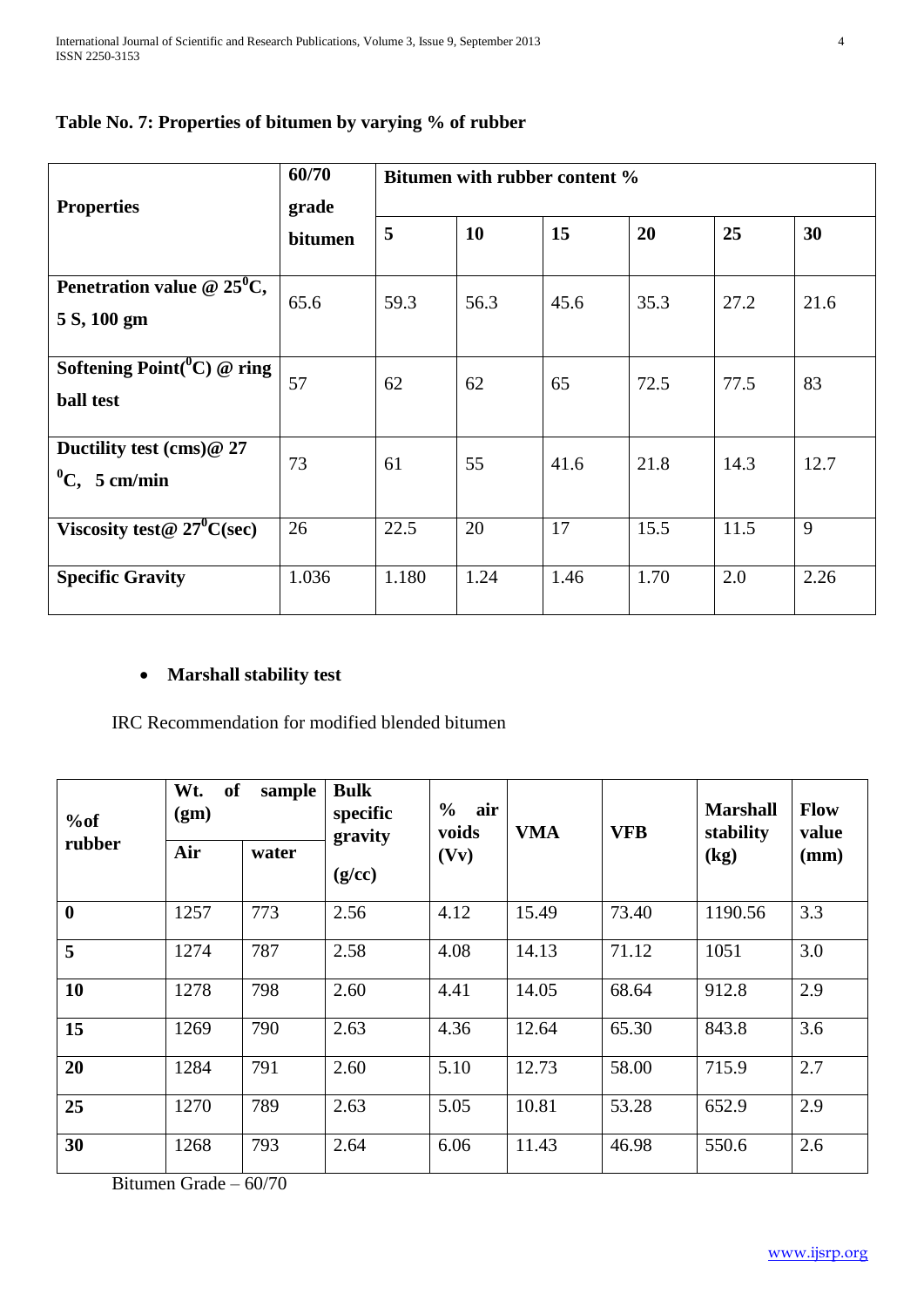| <b>Test property</b>            | <b>Specified value</b> |
|---------------------------------|------------------------|
| Marshall Stability kg.          | 340 (minimum)          |
| Flow value (mm)                 | $2.5 - 4$              |
| Air voids in total mix Vv %     | $3$ to $5$             |
| Voids filled with bitumen VFB % | 65 to 85               |

### IV. CONCLUSION

1) The values of Marshall Stability are consistent for all rubber percentage reading.



### **Graph No.1 Percentage of Rubber in Bituminous Concrete Vs Marshall Stability**

2) The values of flow value are consistent for all rubber percentage reading.

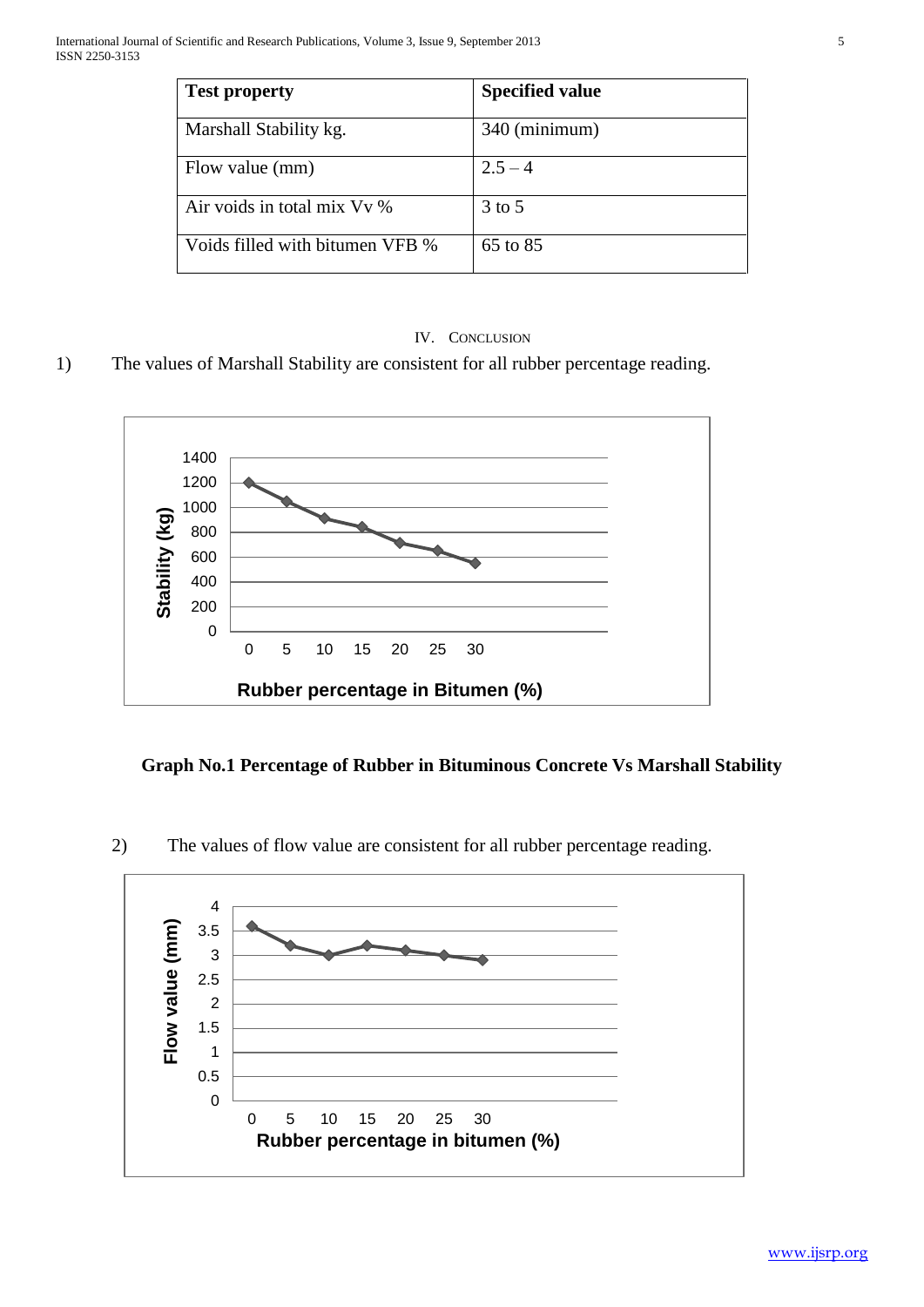### **Graph No.2: Percentage of Rubber in Bituminous Concrete Vs flow value**

3) The values of air voids in total mix are consistent up to 15% of addition of rubber.



### **Graph No.3: Percentage of Rubber in Bituminous Concrete Vs Air Voids(Vv)**

4) The values of voids filled with bitumen are consistent up to 10 % of addition of rubber.





### V. FINAL CONCLUSIONS

After careful evaluation of the properties and taking various tests as per standards the results shown by 10% addition of rubber crumbs has best suitability for blending it with bitumen. This will help to dispose the waste tire rubber in a proper way and solve the problem of environmental concerns up to a certain extent.